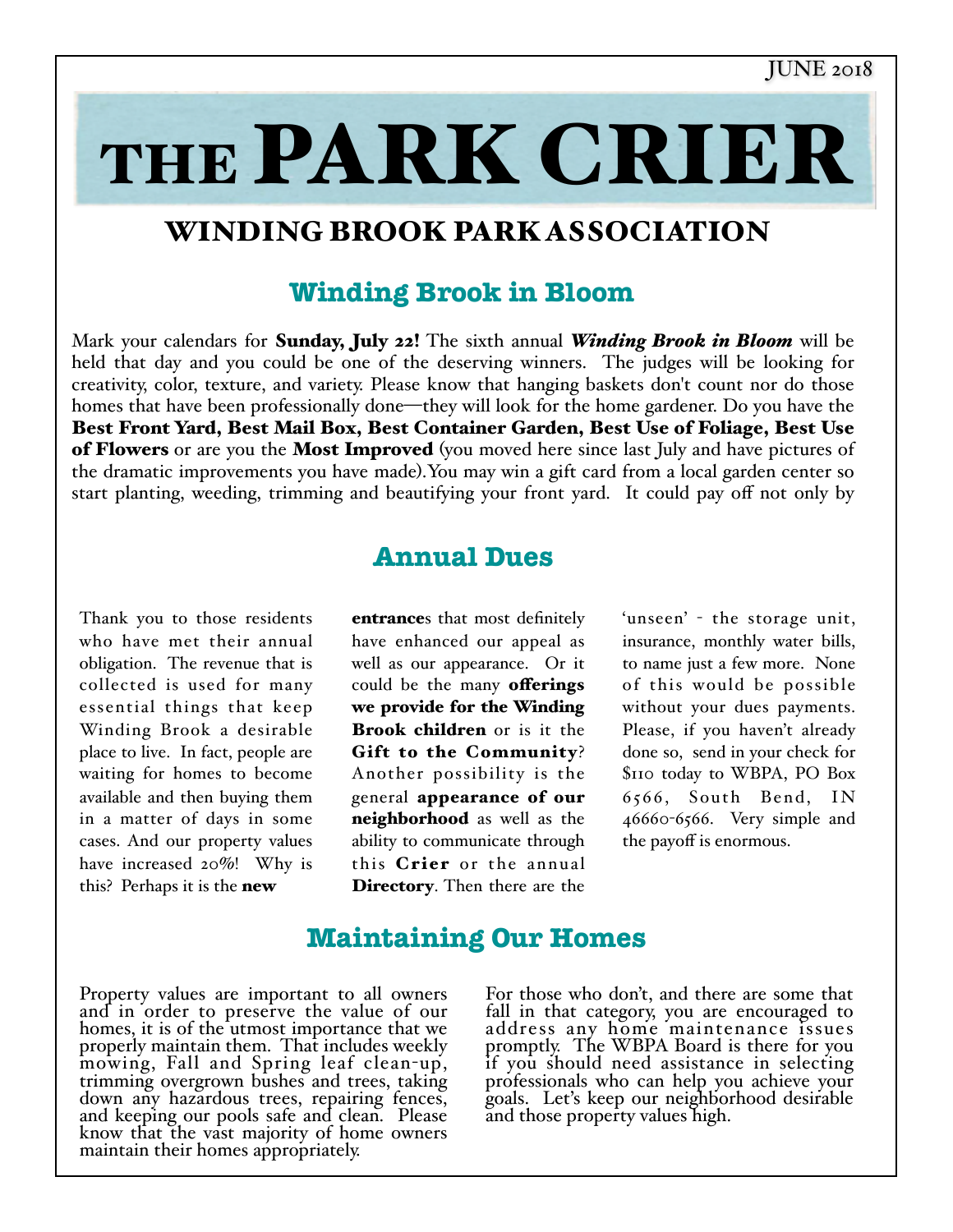### President's Corner

Happy Summer, Neighbors!

One of the things we love about living in Winding Brook are the traditions that exist. From the well-kept yards and homes, to the annual events the Board helps to coordinate like the Easter Egg Hunt, June Garage Sale, 4th of July Parade, Halloween Party, and the Crier all make Winding Brook a great place to live, and are a positive reflection of your dues at work! Real Estate values are up 20% in our area, and recently some homes have<br>sold in just a few days.

On a separate note, Mother Nature continues to pose a challenge. From the snow melt and rains that started back in February, flooding has impacted more than a<br>few homes in the homes in the neighborhood. Information from FEMA is included in this Crier, and the Board is taking a closer look at this challenge and has been in contact with the City of you have a basement and perimeter sump pump, it's important that it is plumbed correctly and NOT connected to the City<br>Sewer. Please contact a Please contact a plumber if you are not sure, or if you need assistance. Although Summer is just getting started, it's not too early to start thinking about the Gift to the Community and your Christmas/Holiday decoration plans. Wishing you all a happy and<br>safe Summer! See you around the neighborhood.

> Michael Miller WPBA President

## Cul-de Sacs

Each year, two cul-de-sacs are chosen by the WBPA Board for extra attention and this summer season they are Rustic Terrace and Whispering Oak. However, please know that it is the owners' responsibility to see that their cul-de-sacs are maintained. If you feel yours is in need of work, perhaps you can reach out to your neighbors for financial support and/or some manpower to make it happen. Some of the recipients in the past included Fox Run, Luminaire Court and Donneybrook Court.

## **Entrance Signs**

There has been a lot said since last Fall about our entrances and the beautification project division immensely. As of this<br>writing, lighting and lighting landscaping are to be completed at the Merrifield entrance and then the project will come to a long-awaited close. And the good news is that it may come in a bit under budget! Many thanks to those of you who have supported this project with your donations and your praise about the design and the almost finished results. In the next Crier, we will wrap this up and thank those who made it all possible.

### Board of Director's Meeting

Wednesday, September 19

Location: St. Joseph Regional Medical Center

All residents welcome!

## For Those Who Have Water Issues

Michael Miller, Board President, was recently visited by a representative from the<br>Federal Benergency Emergency Management Administration (FEMA) who heard of our flooding issues and wanted to make an introduction. If you experienced damages from the flood February - March you may qualify for assistance from FEMA. Even if you didn't have extensive damage you may qualify for a very low interest loan (less than 2\%) that would allow you to improve your<br>property (e.g. fix sump pumps and plumbing, seal basement, remodel your ba sement. FEMA has set up an office at the Leighton Center in downtown South Bend. For those of you with basements, this may be the answer to your prayers! You can contact <sup>800</sup>-621- 3362 for more information.

When you apply, have this information ready:

- Social Security number
- Address of damaged home Description of the
- damage
- Insurance coverage<br>Routing number and bank
- account for direct deposit of funds

Good Luck!

## WBPA Board

*Michael Miller, President Tammy Emery, Vice President Laurel Eslinger, Secretary Bill Bagatini, Treasurer*

Sharon Burden—George Cressy III—Cory Hankins— Josh Higginbotham—Scott Kachmarik—Kathy Smith— John Voor—Zach Dripps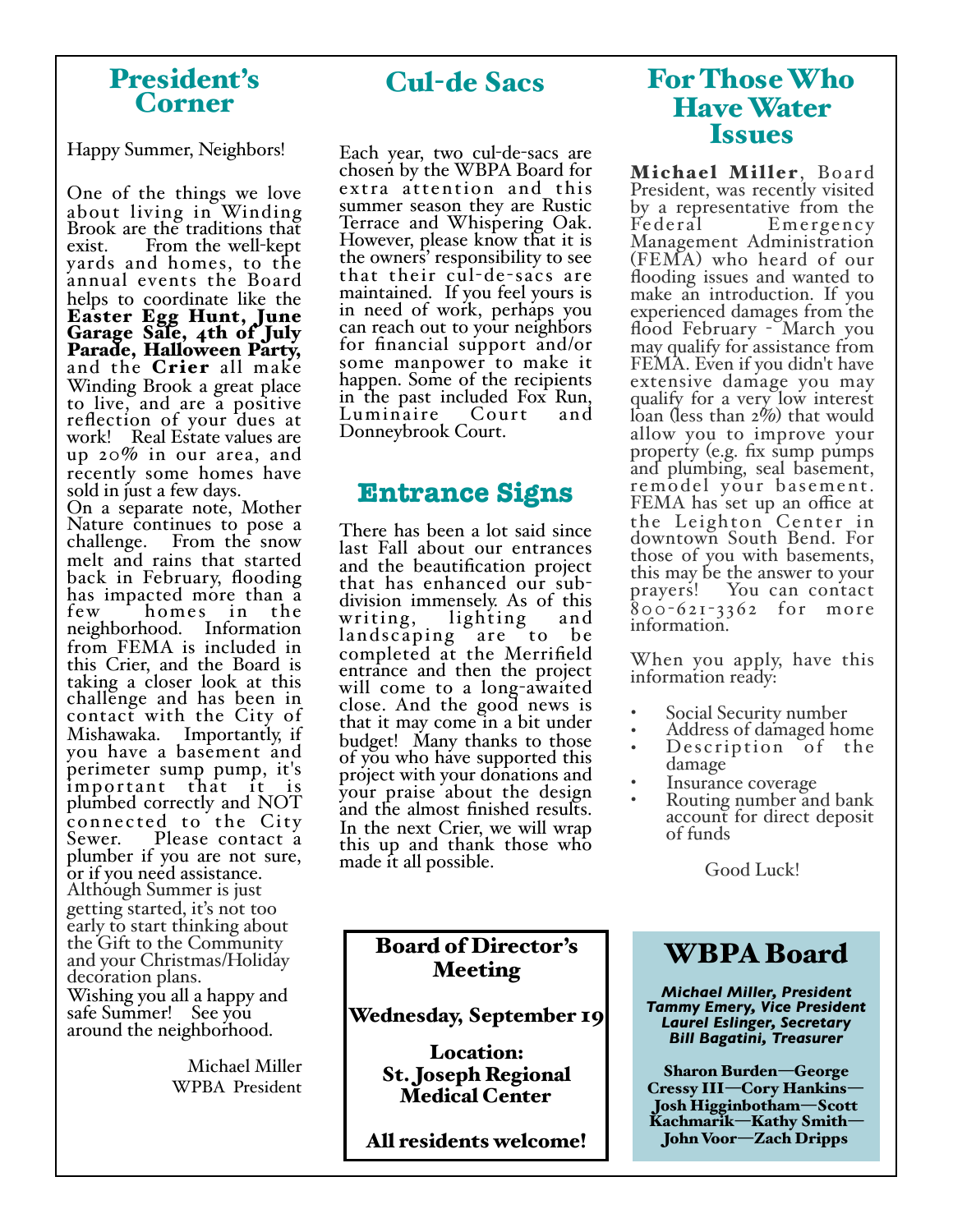## **Mextdoor**

Almost everyday, your Winding Brook neighbors are signing up to keep better informed. For those of you who have already joined, you know Nextdoor's value as a tool that is helping to connect our neighborhood. If you had previously joined our now defunct neighborhood alert system, please know that it has been replaced with Nextdoor which is a private online network based on address so it is exclusive to Winding Brook unless you choose to include surrounding neighborhoods. Your choice. This is now the vehicle that is used to alert you when there is something urgent that you should know regarding safety issues, upcoming meetings, events, items for sale, lost pets, etc.

Please consider signing up if you haven't already done so. It is well worth it and will help keep your family safe, informed, and up to date on our neighborhood. Just log into our website at <u>windingbrookpark.com</u>.<br>Look for t[he link in the upper right](http://windingbrookpark.com) corner. It is faint so look hard!

## **2018 Directory**

Later this summer, the 2018 Winding Brook Directory will be published. If you are new to the neighborhood and would like to be included, please email the following information to :

wbpahome@gmail.com<br>• Name<br>• Address<br>• Phone number(s)<br>• Email address(es)

- 
- 
- 
- 

Please know that this information is only used for the Directory and as a means to communicate with you.

Also, if there are any additions or corrections to your existing listing, please send that as well.

We look forward to hearing from you before July 1. Thank you!

## **AROUND THE PARK**

#### Welcome!

New residents at 54715 Beaver Creek Trail are **Dan** and Amy Fulkerson, their five children, and their guinea pigs, Sandy and Charlotte. The Fulkersons moved here from Zionsville, IN for Dan's new job. He is a neurological surgeon at Memorial Hospital and Beacon's Children's Hospital and Amy is a former teacher and now a stay-at-home mom. They love watching sports, especially basketball and ND football, and also board games and watching movies together.

Lucas Konopinski, son of Rob and Andrea Konopinski, 54735 Beaver Creek, is a graduate of Penn High School and will be attending Wheaton College in the fall where he will be majoring in business and playing baseball. Lucas has lived in Winding Brook since he was four and has loved growing up here!

Michael and Michelle Miller, 15590 Briarton, are the proud parents of Lily<br>Miller who graduated<br>from Penn and will be joining the Navy as part of their Medical Technical Corpsman program. Lily leaves for the Navy in June. The Millers' son, Matthew, is also serving our country as a United States Marine.

#### New Residents

If you are a new resident, we would love to hear from you. Please make yourself known by sending a quick email to

#### [wbpahome@gmail.com](mailto:wbpahome@gmail.com)

letting us know who you are. Email addresses and phone numbers and anything else you would like to tell us, would be most appreciated. This newsletter is only one way we communicate with our neighbors and we don't want you to miss out. Email blasts and NextDoor are also important means of contact.We would like to include you in the annual directory as well. So— please make yourself known if you haven't already done so.

Graduating from Marian High School is **Charlotte**<br>Voor, daughter of John and Donna Voor,  $54727$ Little Flower. Charlotte will be attending Purdue in the fall where she will go on to study engineering.

**Caroline Buhr**, daughter<br>of Jeff and Patty Buhr, 15311 Fox Run, graduated from the University of San Diego where she was a 4 year scholarship athlete in Women's Basketball. She graduated with a degree in Finance and will be working with USBank in Denver.